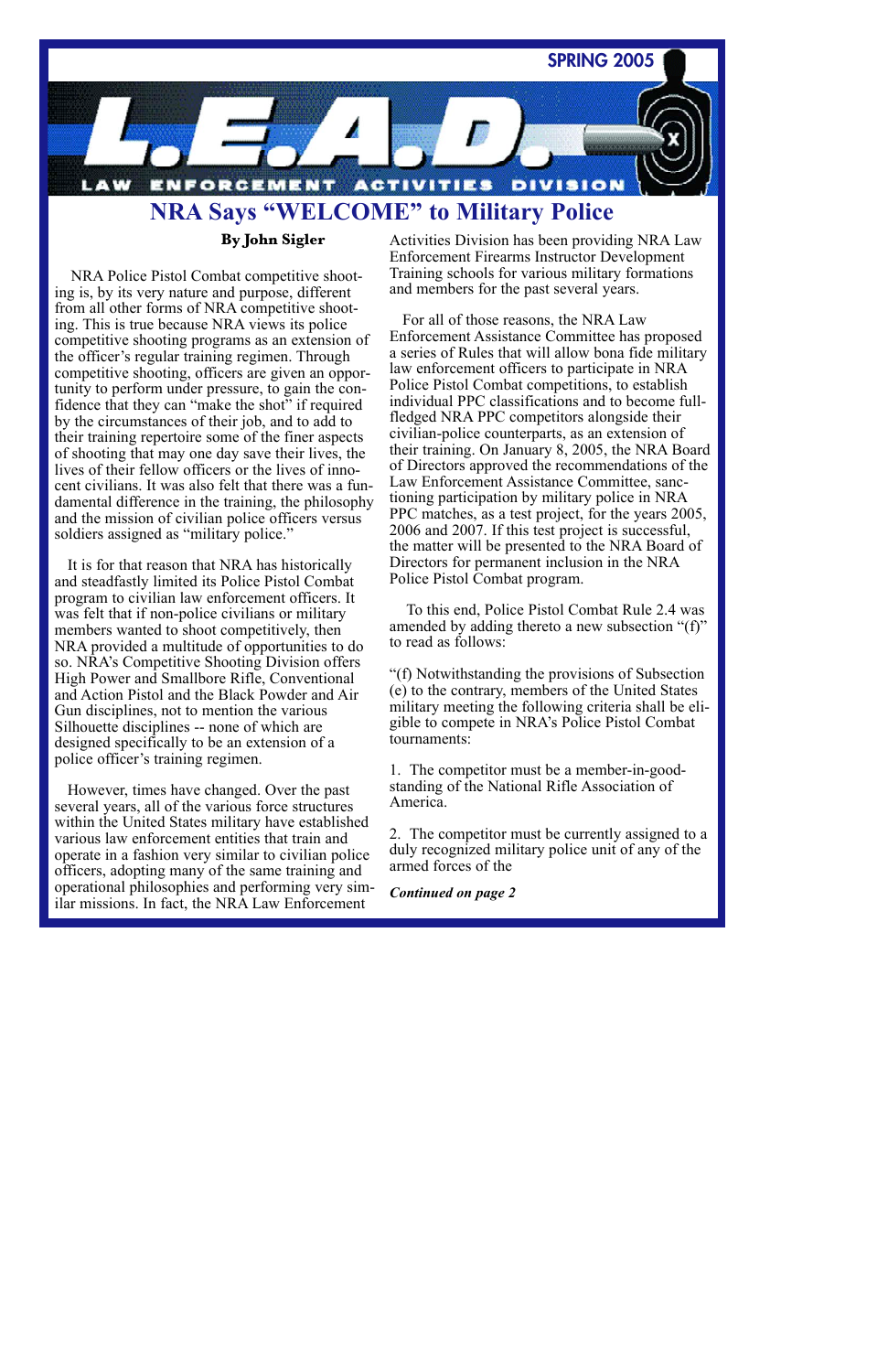#### *Continued from page 1*

United States and must have served continuously with that unit or a similar unit for a minimum of one (1) year prior to entry into NRA sanctioned competition.

3. The competitor must hold a valid military occupation specialty designation identifying the competitor as a military police officer, investigator, correctional officer or the like.

4. The competitor may not have been assigned to a military marksmanship unit (such as the Army Marksmanship Unit), except as a short-term student, within the three (3) years immediately preceding entry into NRA sanctioned competition.

Eligibility pursuant to this subsection (f) shall apply equally to active duty regulars, reservists and members of the National Guard. However, eligibility pursuant to this subsection (f) is

granted as a part of a test project and shall be valid for military competitors shooting NRA sanctioned tournaments in the years 2005, 2006 and 2007 only, unless specifically reauthorized by the NRA Board of Directors."

Police Pistol Combat Rule 2.5 was also amended to create a separate "category" for "military police" similar to categories already existing for "federal," "state," "county," "municipal" and "industrial" officers which reads as follows:

"Military Police - This category will include all individuals and teams eligible to compete in NRA sanctioned Police Pistol Combat tournaments by operation of PPC Rule 2.4(f), above."

I hope that you will join me in welcoming our brothers and sisters of the military law enforcement community to our sport and that you will encourage their participation in all levels of NRA PPC competition.

# **Tactical Anatomy: Three-Dimensional Target Visualization in Police Firearms Training**

## **By James S. Williams, M.D.**

Discussing the use of deadly force is an often uncomfortable - even distasteful -- necessity. As police have the authority to use deadly force when required, they have a corresponding obligation to ensure that deadly force be employed correctly and efficiently.

The 1986 Miami FBI gunfight triggered a nationwide effort to improve police armament and ammunition. Patrol officers today are significantly better armed than they were 18 years ago. Unfortunately, data on hit probability indicate that officers involved in shootings are not as effective as we would hope despite the use of better armament.

Aveni's compilation of hit probability revealed that police actually hit their assailants only nine to 60 percent of the time, depending on agency.<sup>1,2</sup> Interagency disparity is strongly correlated to level of training. Officers receiving advanced training modalities are more likely to hit their adversaries than those who have not.

Hit ratios may be deceptive because they include any hit, whether incapacitating or not. There are two reliable means of incapacitation by gunshot wound (GSW): direct disruption of the central nervous system (CNS), or disruption of blood supply to the CNS. Other means of incapacitation (e.g., psychological) are unreliable and may be overcome by individuals who are psychotic, drugged, or determined to "finish the fight," such as Michael Platt, the deadly gunman

encountered by the FBI in Miami in April 1986.<sup>3</sup>

Clearly, the only reliable means of neutralizing a subject in an officer-involved shooting (OIS) are those which carry a high probability of lethality. But only 20 percent of handgun GSWs are lethal. $4$  This implies a dangerous conundrum for patrol officers required to use lethal force: The instrument they are most likely to use -- their sidearm -- is the firearm least likely to neutralize and most difficult to use. Success and officer survival in a typical OIS are highly trainingdependent.

From birth, humans function in a three-dimensional (3D) world. Learning to navigate this reality occupies the greater part of the first three years of life. By adulthood, people are either adept in visualizing and maneuvering in three dimensions or they're functionally disabled.

Yet when recruits are taught to shoot, 3D reality is ignored. Range training is by nature two-dimensional (2D). This simplification is justifiable in basic training, when we are introducing a novice to the complex motor skills of handgun proficiency. But after basic training we fail to give the recruit the tools to blend his 2D firearms skills with his innate 3D functionality.

My initial target models included 2D humanoid targets with relevant anatomy outlined on the silhouette. This was unsatisfactory, although an improvement over standard silhouettes.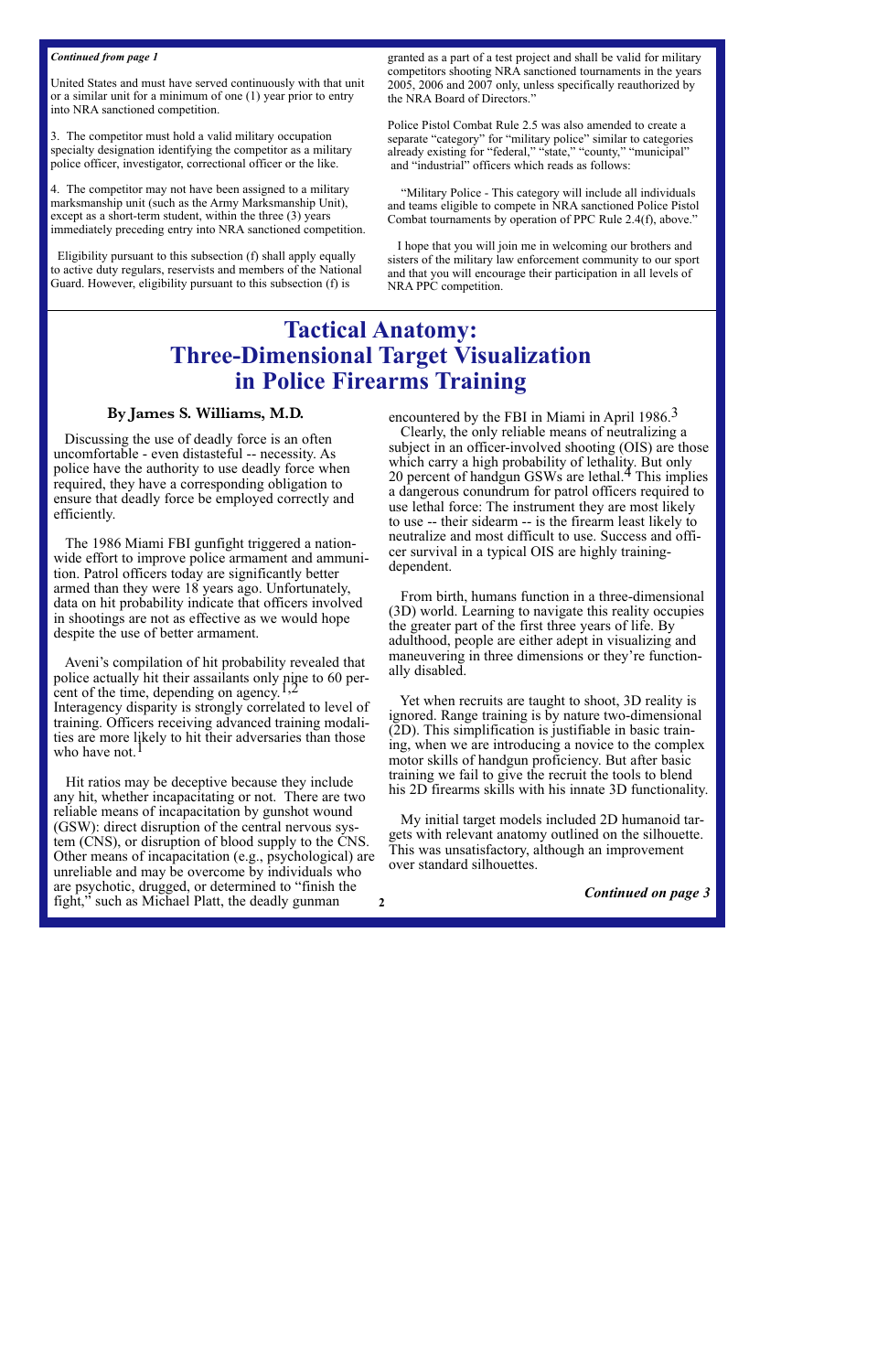#### *Continued from page 3*

Adapting 3D target dummies to include organ anatomy was technically difficult and prohibitively expensive, taking into account their short range lifespan. I came to the realization that a physical 3D model of any kind would be imperfect at best. What was needed was a cognitive model that could be planted in the trainee's mind. The first problem in providing an anatomic model to police officers is in exposing them to relevant 3D human anatomy. It is administratively difficult, even impossible, for patrol officers to attend autopsies or surgeries of GSW victims, but I found that by referencing enlargements of anatomic drawings and X rays I was able to generate a 3D model in the classroom. Three-dimensional anatomic relationships are then easily grasped even by students with no previous anatomic training.

The second problem lay in blending 3D anatomic visualization with the officer's existing 2D firearm skills. This is accomplished by having trainees take a traditional sight picture with a dummy gun fitted with a laser sight, then actuate the laser to locate their "hit." The instructor then confirms or corrects shot placement. Then we move to advanced exercises using FATS and/or Simunition realitybased training to blend 3D targeting skills with dynamic training. Typically, a class of 15 to 25 students can be fully trained in 3D targeting skills in one day.

#### **Summary**

Three-dimensional target visualization of vital organ anatomy can be learned by any competent officer. The system is a conceptual bridge between an officer's pre-existing skill sets: handgun proficiency and 3D functionality.

To date, only a small number of officers have received Tactical Anatomy training, but in my experience officers demonstrate a remarkably high level of learning retention. A firearm is not necessary to practice 3D visualization skills, so it can be practiced anywhere. In the only OIS I

am aware of by one of my graduates, the officer consciously used 3D visualization, and the outcome was extremely positive.

Officers trained in 3D target visualization have consistently reported that this technique provided them with the first realistic targeting model that they could use on the street. Tactical Anatomy holds promise for increasing raw hit probability, ratio of incapacitating hits on aggressive felons, and officer survival in deadly force situations.

Firearms instructors should be encouraged to further investigate the use of three dimensional targets in their advanced training, not only for the safety of their officers, but the public as well.

#### **About the Author**

Dr. Williams is a full-time emergency room physician with strong ties to the law enforcement community. He is Medical Officer for the Ripon, WI Police Department, and is an active competitive shooter, hunter, and NRA certified instructor.

For further information on his training programs, visit: www.tacticalanatomy.com.

#### **Footnotes**

1. Aveni, TJ, Officer-Involved Shootings: What We Didn't Know Has Hurt Us; Police Policy Studies Council, 2002.

2. Brown, JM, Langan PA, Policing and Homicide, 1976- 98: Justifiable Homicide by Police, Police Officers Murdered by Felons, U.S. Department of Justice, Bureau of Justice Statistics, 2001.

3. Anderson, WF, Forensic Analysis of the April 11, 1986, FBI Firefight, CD-ROM distributed at ASLET Conference, January 2004.

4. Course Manual, Advanced Trauma Life Support (ATLS) for Doctors, 6th Ed., American College of Surgeons, Chicago, 1997.

# **Congratulations, Ms. Marion Mayer!**

On behalf of the entire NRA staff we would like to congratulate Ms. Marion Mayer on her retirement. Marion has been with the NRA for 10 years, nine of those years as the Certification Coordinator for the Law Enforcement Training Department.

With over 12,000 active Law Enforcement Instructors, Ms. Mayer has built the Law Enforcement Instructor Certification program into a streamlined, efficient operation, and has received numerous awards for her outstanding work.

A heartfelt "*THANK YOU*!" Marion, for an outstanding job. Enjoy your new life!

# *We'll miss you!*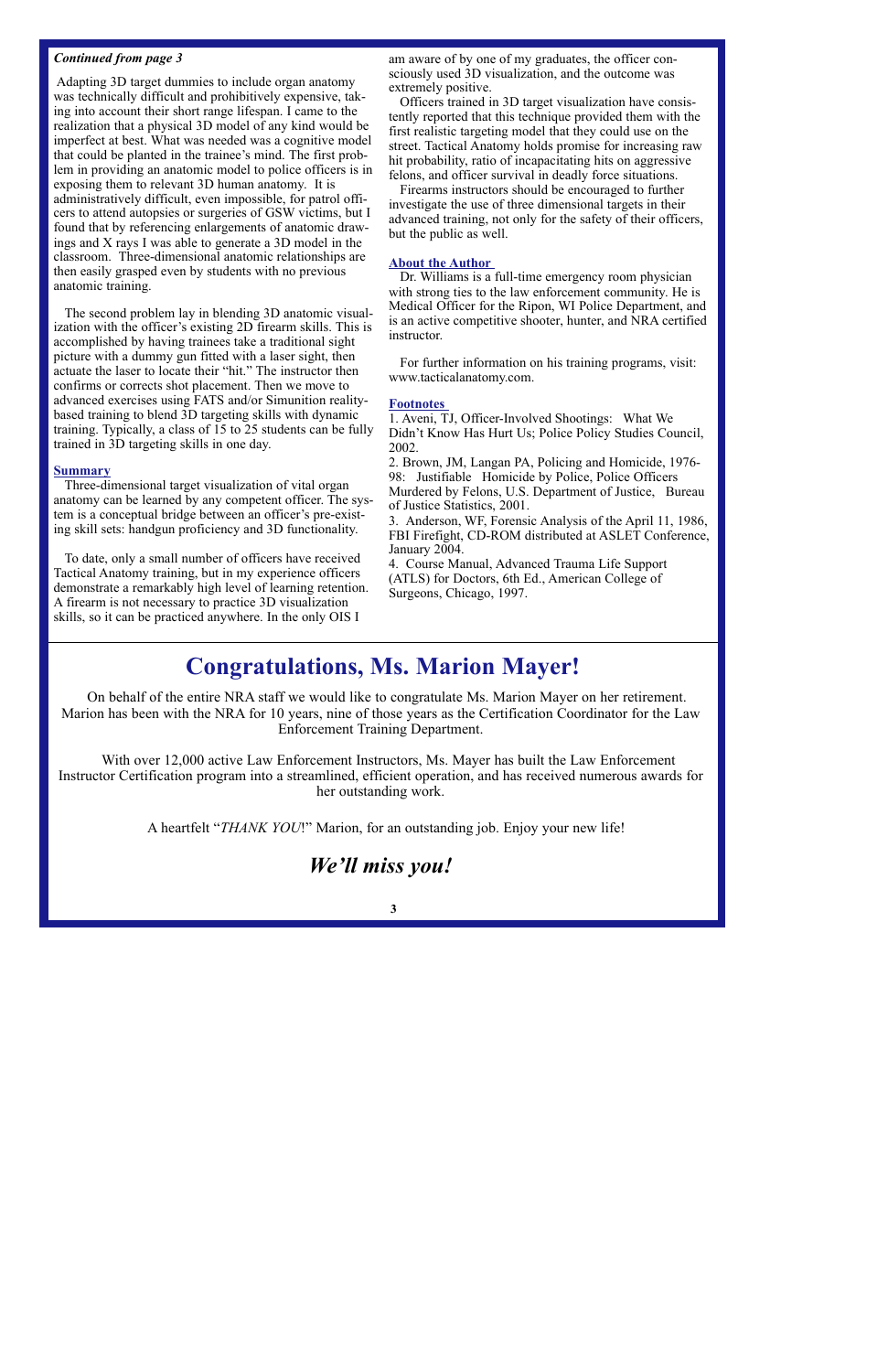# **2005 NRA Law Enforcement Firearm Instructor Development Schools**

**Apply online**: www.nrahq.org/law/training/instructorschools.asp **· Call**: (703) 267-1640 **Email**: LEAD@nrahq.org

Range Fee, if any, is payable to some hosting agencies, amount varies. *NRA Tuition = \$495*

## **Schools are being added for 2005!**

*Check our Web site often for updated training schedule & course descriptions.*

## *www.nrahq.org/law*

#### **HANDGUN-SHOTGUN INSTRUCTOR**

| March 7-11         | Tupelo, MS                  |
|--------------------|-----------------------------|
| <b>March 14-18</b> | Florence, AZ - FULL         |
| April 18-22        | Topeka, KS                  |
| April 25-29        | Pearl, MS <sup>4</sup>      |
| April 25-29        | Memphis, TN                 |
| May $2-6$          | Tuscaloosa, AL              |
| May 2-6            | Pittsburgh, PA              |
| May $2-6$          | Cibolo, TX                  |
| June $6-10$        | Trinidad, CO                |
| June $6-10$        | Garden City, KS             |
| June $6-10$        | Allentown, PA (near Phila.) |
| June 13-17         | Allentown, PA (near Phila.) |
| June 20-24         | Bloomington, IL             |
| June $27$ -Jul 1   | Elizabethtown, KY           |
| July 11-15         | Muscle Shoals, AL           |
| July 11-15         | Panama City, FL             |
| July 25-29         | Trinidad, CO                |
| Aug 15-19          | Vancouver, WA               |
| Sept 12-16         | York, PA                    |
| Oct 17-21          | St. Charles, MO             |
| Nov 7-11           | Pearl, MS <sup>4</sup>      |

#### **HANDGUN INSTRUCTOR**

| May 23-27  | Baxter, MN                           |
|------------|--------------------------------------|
| May 23-27  | Gulfport, MS                         |
| June 20-24 | Panama City, FL                      |
| July 11-15 | Castle Rock, CO $2$ (public LE only) |

#### **TACTICAL SHOTGUN INSTRUCTOR**

June 13-17 Morgantown, WV July 18-22 Gulfport, MS Sept 26-30 Burden, KS Oct 10-14 Tuscaloosa, AL

#### **PATROL RIFLE INSTRUCTOR**

| <b>March 14-18</b> | York, PA - FULL         |
|--------------------|-------------------------|
| April 11-15        | Beaver Falls, PA - FULL |
| April 11-15        | Modesto, CA             |
| April 18-22        | Athens, AL              |
| April 18-22        | Cañon City, CO          |
| May 2-6            | Norman, OK              |

| May 2-6           | Dallas-Ft Worth, TX                  |
|-------------------|--------------------------------------|
| May 16-20         | Gilford, NH                          |
| May 16-20         | Jackson, NJ (public LE only)         |
| June $6-10$       | Duluth, MN                           |
| June 13-17        | Riverton, UT                         |
| July 11-15        | Allentown, PA (near Phila.)          |
| <b>July 18-22</b> | Castle Rock, $CO2$ (public LE only)  |
| <b>July 25-29</b> | Topeka, KS                           |
| Aug 15-19         | Castle Rock, CO $2$ (public LE only) |
| Aug 15-19         | Newberry, SC                         |
| Aug 22-26         | Elizabethtown, KY                    |
| Sept 19-23        | Allentown, PA (near Phila.)          |
| Oct 17-21         | Pearl, MS <sup>4</sup>               |
| Oct 17-21         | Pittsburgh, PA                       |
| Oct 17-21         | Panama City, FL                      |
| Nov 7-11          | St. Charles, MO                      |
| Nov 7-11          | Gulfport, MS                         |
| Dec 12-16         | Abilene, TX                          |
|                   |                                      |

#### **PRECISION RIFLE INSTRUCTOR**

| Mar 28-Apr 1 | St. Louis, MO                       |
|--------------|-------------------------------------|
| May 9-13     | Pearl, $\overline{MS}$ <sup>4</sup> |
| May 23-27    | Jackson, NJ (public LE only)        |
| June 13-17   | Cañon City, CO                      |
| Oct 3-7      | Burden, KS                          |
| Oct 24-28    | Evansville, IN                      |

#### **SELECT-FIRE INSTRUCTOR**

| March 7-11 | Pearl, MS 4                                                       |
|------------|-------------------------------------------------------------------|
| Aug $8-12$ | Beckley, WV                                                       |
| Aug 15-19  |                                                                   |
| Sept 12-16 | Kennedy Space Center, FL<br>Castle Rock, CO $^2$ (public LE only) |
| Sept 19-23 | Gulfport, MS                                                      |

To enroll in footnoted Instructor Schools, call:

- 1. Baton Rouge, LA Charles Baxley (225) 319-2900
- 2. Castle Rock, CO Audra (303) 660-7593
- 3. Las Vegas, NV Vern Zuleger (702) 229-4291
- 4. Pearl, MS Beverly (601) 933-2107

## **NRA NAT'L POLICE SHOOTING CHAMPIONSHIPS (NPSC)**

**September 12-15, 2005 Jackson, Mississippi**

**For info, call or email:**  (703) 267-1635 · snutter@nrahq.org www.nrahq.org/law/competitions/npsc/npsc.asp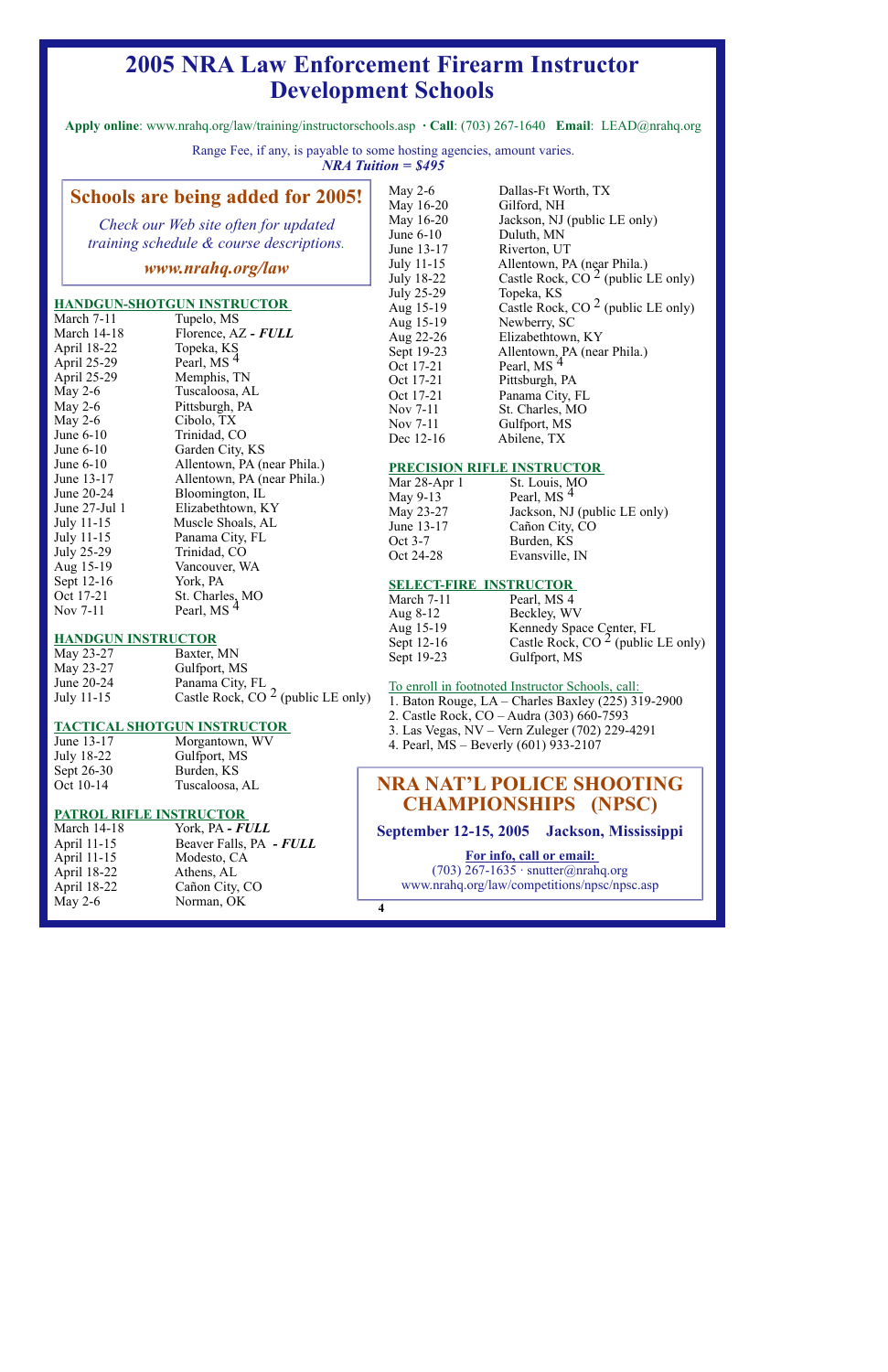# **L.E.A.D Announcements**

### **Have Competition and/or Training Needs?**

*Visit our Online Store!*

If you have not already done so, please check out our online store where you will find many items for your competition and training needs. Items range from scorecards, statistical supplies, empty chamber indicators, "Blue" dummy guns and dummy rounds to manuals.

We also have an assortment of competition and instructor-related items including shirts, jackets, pins decals and more. Additionally, you can access items from other divisions of the NRA including Competitions, Eddie Eagle®, Refuse To Be A Victim®, etc.

The Web address is http://materials.nrahq.org/go/. You may want to bookmark the site and visit often, as items are added.

Please note, some NPSC items are available directly from our office. For additional information, contact Shena Nutter at (703) 267-1635 or snutter@nrahq.org.

## **New Center to Study Violent Confrontations Involving Police**

The Force Science Research Center, devoted to scientifically investigating and documenting the physical, mental and psychological dynamics of violent confrontations involving police officers, has opened at Minnesota State University-Mankato. Dr. Bill Lewinski, a prominent behavioral scientist specializing in law enforcement matters, is executive director.

Peace officers, military personnel, trainers and others interested in research on life-threatening encounters can register free of charge to receive a bi-weekly email newsletter on the Center's work and other issues related to the use of deadly force.

Go to: www.forcesciencenews.com to sign up.

## **Visit NRA Law Enforcement Staff at ILEETA**

Two years ago, Ed Nowicki, a 33-year law enforcement veteran considered by many to be the "father of law enforcement training," decided that we needed a fresh new face on professional, quality law enforcement training. With this in mind, he created the International Law Enforcement Educators and Trainers Association.

ILEETA is dedicated to the saving of officers' lives and the reduction in risk through the development and delivery of the highest quality training by the highest quality trainers. Last year, ILEETA held its inaugural annual training conference in Chicago with over 400 officers in attendance -- no small feat for a fledgling organization. This year's training conference is scheduled to be held in the Chicago area, March 29 - April 2, 2005, and is expected to draw another large gathering of some of the best law enforcement trainers in the world.

The NRA's Law Enforcement Activities Division will be on hand in the exhibitor's hall to provide the latest information available about our programs as well as answer any questions. Additionally, our staff will be providing at least one track of training at this year's conference.

For more information on the training conference, or to join ILEETA, go to their Web site at http://www.ileeta.org.

## **NRA To Provide Training at IALEFI**

Plan now to attend the International Association of Law Enforcement Firearm Instructors (IALEFI) 25th anniversary Annual Training Conference, (ATC), being held in Reno, Nevada, June 19 - 24, 2005. As always, there will be five days of classroom training and three days of range training presented by some the finest firearm trainers in the world.

The NRA's Law Enforcement Activities Division will have staff at a table in the exhibitor's hall to provide current information and answer questions. Our staff will also be providing multiple tracks of training at this year's conference. In addition, the NRA's Range Development Department will be presenting a special track of training on "Maintaining Safety & Health During Firearm Training Activities."

For more details on this year's ATC, or to join IALEFI, go to their Web site at http://www.ialefi.com.

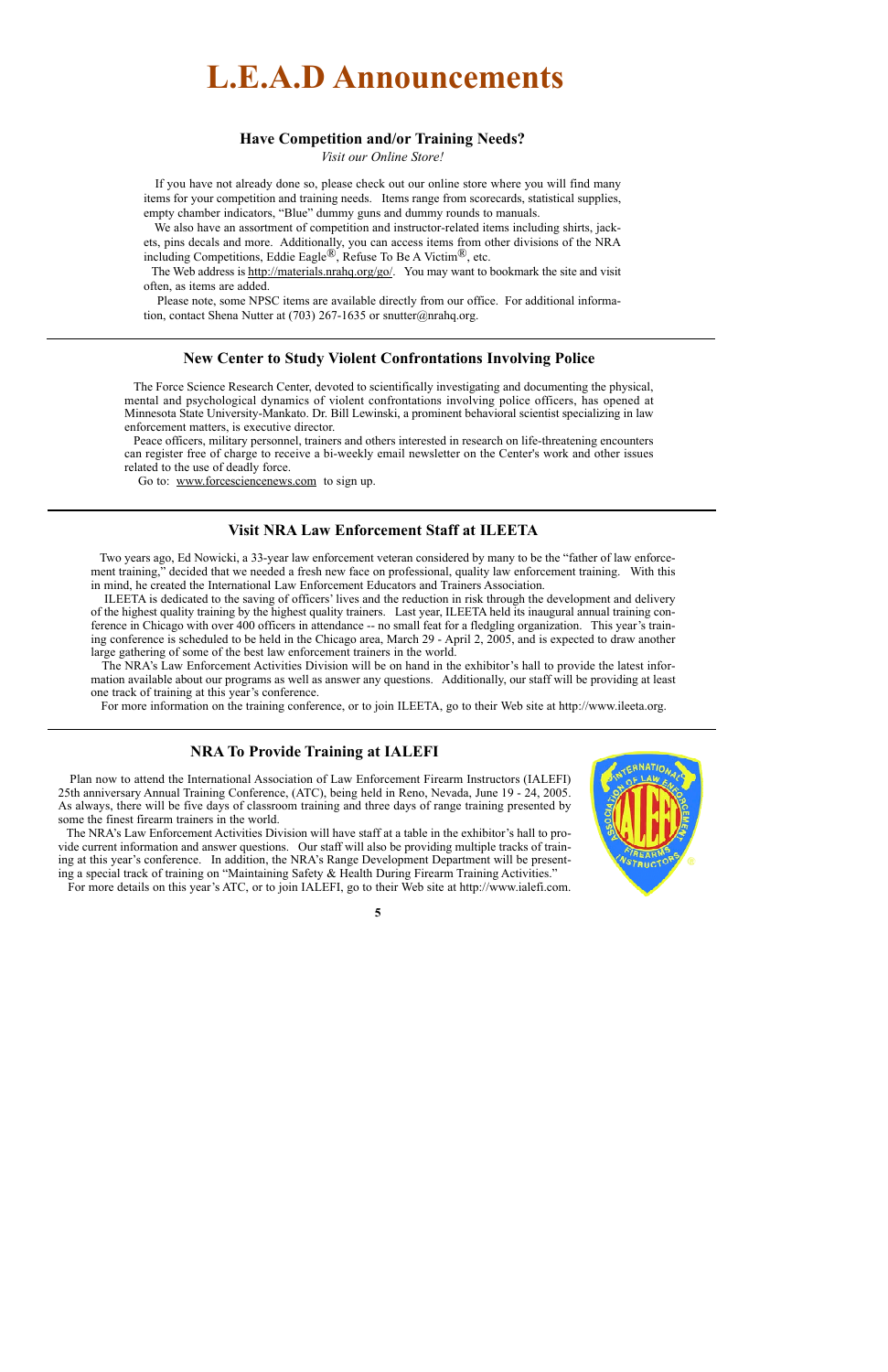# **Continuing Education Requirement for NRA Law Enforcement Firearm Instructors**

As of January 1, 2004, certified NRA Law Enforcement Firearm Instructors became required to attend a minimum of 24 hours of continuing education directly related to law enforcement/security firearms training, or instructor development in order to renew their Certification as an NRA Law Enforcement Firearm Instructor.

The continuing education training requirement may be met by attending one approved training course containing at least 24 hours of approved content hours, or by adding training credit hours together from several different approved training courses over the three-year period before the instructor's recertification date. We are looking for training or education that is related to instructor development, firearm use liability, or any state-approved POST training you have taken that adds to your skills, knowledge or abilities as an instructor. Annual training or qualification that you go through with your own agency is not acceptable. Additionally, if you attended the training at any of the major training organizations (IALEFI, ASLET, ILEETA, TREXPO, etc.) that will be accepted, as well as any of the manufacturers' training (Smith & Wesson Academy, H&K International, SIGARMS, etc.).

We also accept up to eight hours of armorer training toward the total.

Instructors must document the continuing education training hours they received during their three-year instructor certification period by completing an Application for Registration of Continuing Education Hours form and sending it in *with* their renewal application. In select cases, instructors will be granted a one-time full or partial waiver due to special circumstances, such as being recalled to active military duty, being unable to attend training hours due to injury, or being unable to meet the total hour requirement due to special circumstances.

Complete information about the renewal process, continuing education requirements, acceptable courses, approved topics and Continuing Education Registration forms can be found on the LEAD website at www.nrahq.org/law. Once there, go to the Training page and click on the Recertification menu. Instructors may also call and speak with a LEAD staff member at (703) 267-1640.

# **Officer Rodney Chambers Named NRA 2004 Law Enforcement Officer of the Year**

The National Rifle Association is proud to announce that Officer Rodney Chambers of the Amtrak Police Department has been chosen as the 2004 NRA Law Enforcement Officer of the Year. Look for Officer Chambers' heroic story in the next edition of the L.E.A.D Newsletter.

The Officer of the Year award is just one of many programs directed by NRA's Law Enforcement Activities Division and supported by the Davidson's Law Enforcement Endowment and the Law Enforcement Training Endowment of The NRA Foundation, as well as over 100 firearms and equipment manufacturers and businesses.

The NRA Law Enforcement Officer of the Year Award was established in 1993 and recog- nizes exceptional valor, public service, and dedication to the principles of our Constitutional heritage.

All nominations for the 2005 NRA Law Enforcement Officer of the Year Award must be submitted on the official form and be post- marked by September 1, 2005. Nominations may be submitted by the nominee's agency head or by an NRA Member. Nominations must also be endorsed by an NRA Life Member.

For more information, or to obtain an entry form, please contact Patty Zollman at (703) 267-1632 or pzollman@nrahq.org.

NRA Law Enforcement Activities Division 11250 Waples Mill Road Fairfax, VA 22030 www.nrahq.org/law/index.asp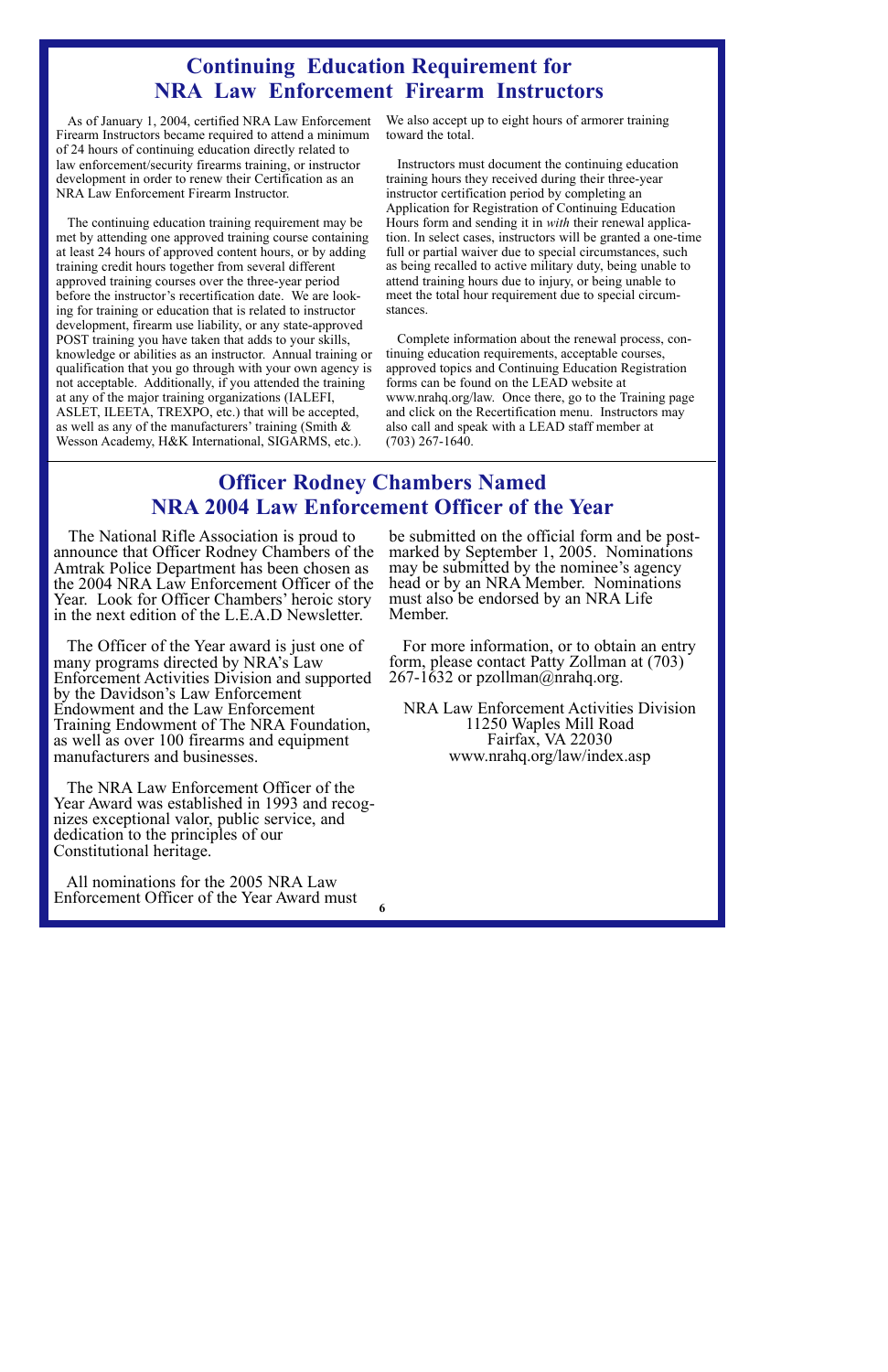# **North Carolina Law Enforcement Officials Claim Top Honors At 5.11 Challenge**

## **By Adam Heggenstaller**

In the final event of a series of shooting matches co-sponsored by NRA that brought together law enforcement professionals from across the United States, two North Carolina lawmen emerged as top guns. Officer David McDonald of the Raleigh Police Department and Sergeant Bob Windsor of the Wake County Sheriff's Department teamed up to score a firstplace finish at the inaugural 5.11 Challenge, held September 11 near Billings, Montana.

Beginning in early July and continuing nine weeks, the 5.11 Challenge pitted law enforcement officials against five courses of fire designed with help from the NRA Law Enforcement Activities Division. 5.11 Tactical—a Modesto, Calif.-based company that produces tactical and uniform apparel for law enforcement, military and public safety agencies—hosted the events at its five-star lodge and shooting range adjacent to the Bighorn River.

All competitors were sworn law enforcement officials and were chosen in a random drawing of 3,200 entries received through the competition's Web site, www.511challenge.com. Selected officers partnered with a teammate of their choice to compete in the Challenge. In all, 32 teams made up the roster for the series.

Each week four teams traveled, all expenses paid, to the 5.11 Bighorn Lodge for the competition. Using firearms donated by Glock and Remington, participants faced courses of fire that required them to demonstrate proficiency with pistols, rifles and shotguns under conditions simulating situations encountered on the street. The layout of the courses remained a secret until the day of the competition. Points were awarded for accuracy and speed, with NRA Law Enforcement Instructor staff serving as range officials.

The three top-performing teams from the first eight weeks of the competition were invited back to the lodge, with their families, for the final event and a shot at winning an equipment package valued at \$100,000 for their department. Turning in a score of 1,460 points at the final were McDonald and Windsor, followed closely by officers Joe Maines and Mark Paghi of the Dallas Police Department with 1,372 points. Finishing third was the Maine team of Officer Rodney Merrit, Washington County Sheriff's Department, and Sergeant Jake Scott, Machias Police Department. For their efforts, the second- and thirdplace teams received equipment packages for their departments worth \$50,000 and \$25,000, respectively.

"The competition during the final event was so close that no one knew who was going to win until the scores were actually computed," said Dan Costa, CEO of 5.11 Tactical. "However, the Challenge meant much more to the participants than just competition. The whole event was about giving these law enforcement officials a chance to relax, share stories and just have fun. It was a way for supporters like NRA and other sponsors to thank those working in law enforcement for putting their lives on the line."

The 5.11 Challenge was designed to foster a sense of community across the law enforcement profession, and casual activities gave the event a vacation-like feel. Along with topnotch meals and accommodations, contestants were treated to guided trout fishing and a tour of the nearby Custer Battlefield National Monument.

"The event brought together officers from many different backgrounds for training in a fun environment," said Ron Kirkland, Director of the NRA Law Enforcement Activities Division. "NRA has been excited about participating in the 5.11 Challenge from the very beginning and looks forward to continuing its support for this most worthwhile competition in the future."

Since 1960, the NRA Law Enforcement Activities Division has trained more than 50,000 Law Enforcement Firearm Instructors. Each year, nearly 2,000 new instructors are trained in NRA Law Enforcement Firearm Instructor Development Schools, resulting in more than 11,500 active NRA-certified law enforcement firearms instructors nationwide.

In addition, the NRA Law Enforcement Activities Division offers a complete shooting program to police departments and law enforcement agencies, as well as directs Police Pistol Combat competitions. This NRA-sanctioned Law Enforcement Shooting Competition Program includes the National Police Shooting Championships, supported by the \$100,000 Davidson's Law Enforcement Endowment of The NRA Foundation. For more information about the NRA Law Enforcement Activities Division, Firearm Instructor Development Schools and the NRA Law Enforcement Shooting Competition Program, log on to: www.nrahq.org/law.

For details on next year's 5.11 Challenge, visit: www.511challenge.com.